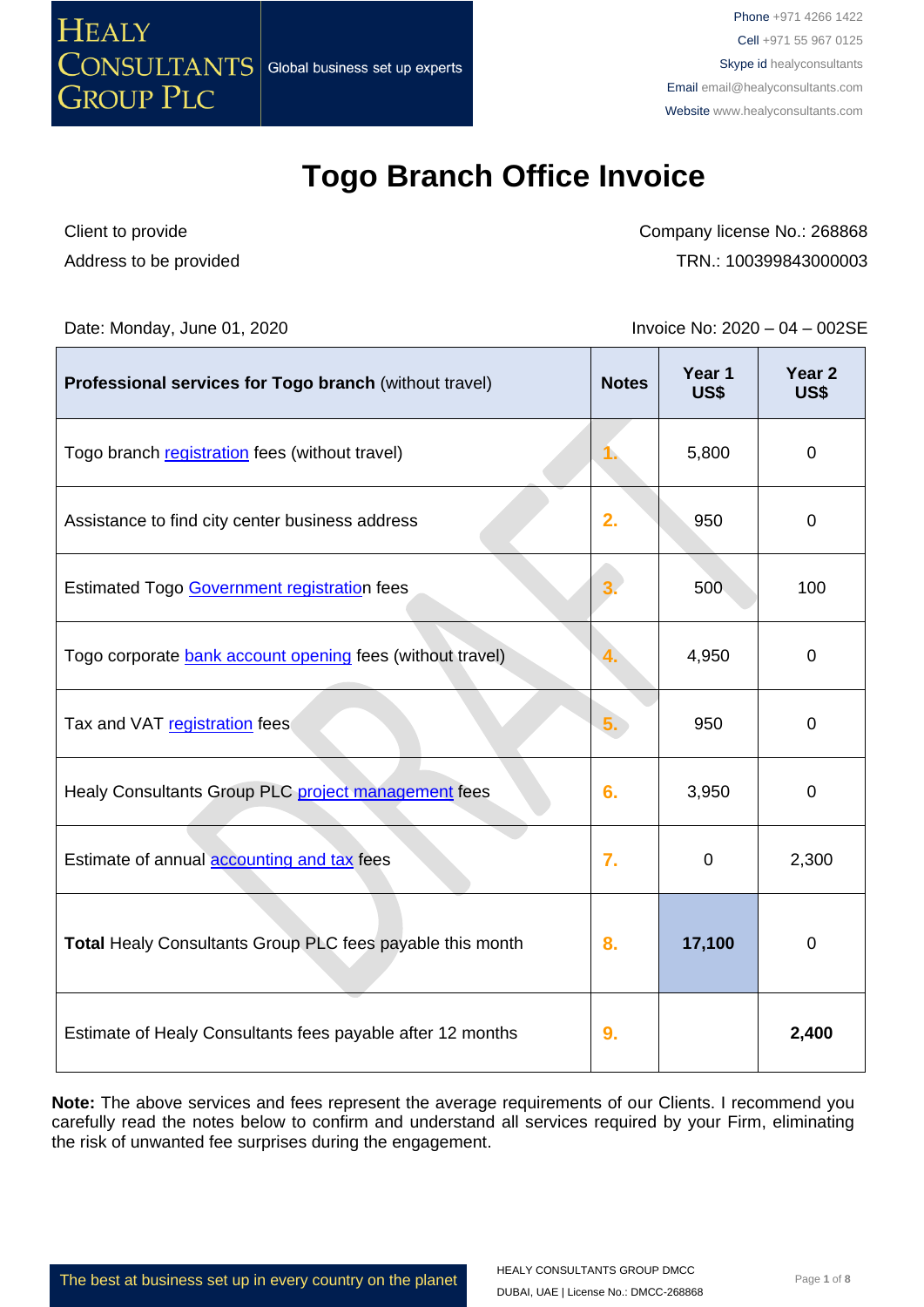

# **Togo Branch Office Invoice**

#### *Notes to invoice above*

**1.** Healy Consultants Group PLC fees to efficiently and effectively complete Togo branch registrat[ion](http://www.healyconsultants.com/togo-company-registration/fees-timelines/) within 7 [weeks](http://www.healyconsultants.com/togo-company-registration/fees-timelines/) by i) choosing the optimum regulatory license for our Client's business activities ii) reserving the foreign company's name with [Chamber of Commerce](http://www.ccit.tg/) iii) settling our accountant and lawyer fees and iv) preparing registration application for the Chamber of Commerce.

All [engagement fees](http://www.healyconsultants.com/company-registration-fees/) are agreed and paid up front and agree to the fees published on our country web pages. Consequently, there are no hidden fees, surprises or ambushes throughout the engagement. All engagement deadlines are agreed up front in the form of a [detailed project plan,](http://www.healyconsultants.com/index-important-links/example-project-plan/) mapping out [deliverables](http://www.healyconsultants.com/deliverables-to-our-clients/) by week throughout the engagement term.



Every week during the engagement, Healy Consultants Group PLC will email our Client a [detailed](http://www.healyconsultants.com/index-important-links/weekly-engagement-status-email/)  [status update.](http://www.healyconsultants.com/index-important-links/weekly-engagement-status-email/) Our Client is immediately informed of engagement problems together with solutions. Your dedicated engagement manager is reachable by phone, Skype, live chat and email and will communicate in your preferred language;

- **2.** Before branch registration is complete, the Togo Government must review and approve a lease agreement for office premises. If your Firm requires this service from Healy Consultants Group PLC, our one-time fee amounts to US\$950. The monthly rent thereafter will be paid independently and directly to the landlord by our Client. An estimate of such a rental for a space of 10 sq. m. for one employee is US\$1,200 per month.
- **3.** This fee is an estimate of government costs payable during your Firm's engagement. For transparency purposes, all government fee payments will be supported by original receipts and invoices. Examples of government costs include **i)** notarization of the foreign company deeds with Togolese Public Notary and **ii)** pay the registration fees with the [Chambre de Commerce et d'Industrie du Togo.](http://www.ccit.tg/) Following engagement completion, Healy Consultants Group PLC will refund our Client any excess of funds received over actual Government costs paid.
- **4.** To secure multi-currency corporate bank account approvals for our Client's branch office, Healy Consultants Group PLC strategy is as follows:
	- Healy Consultants Group PLC will prepare a quality business plan for our Client's review then use the same to **i)** secure multiple banks' confirmation they welcome a formal application from our Client's business and **ii)** maximize the probability of successful multi-currency corporate bank account approvals;
	- At the time of company incorporation, we recommend to keep [the corporate structure simple](https://www.healyconsultants.com/about-us/complex-client-engagements/simplify-business-setup/) by appointing our Client's preferred individual shareholder(s) and director(s) and bank signatories – no corporate entity, nominee, trust, or tax haven holding company;
	- Our Client to appoint individuals who could timely travel to meet multiple local and international banks, if their Compliance Departments require the same before releasing multiple multi-currency corporate bank accounts numbers. If travel is required, our Firm will refund US\$950 and action [this](https://www.healyconsultants.com/index-important-links/clients-travel-engagement/)  [travel policy;](https://www.healyconsultants.com/index-important-links/clients-travel-engagement/)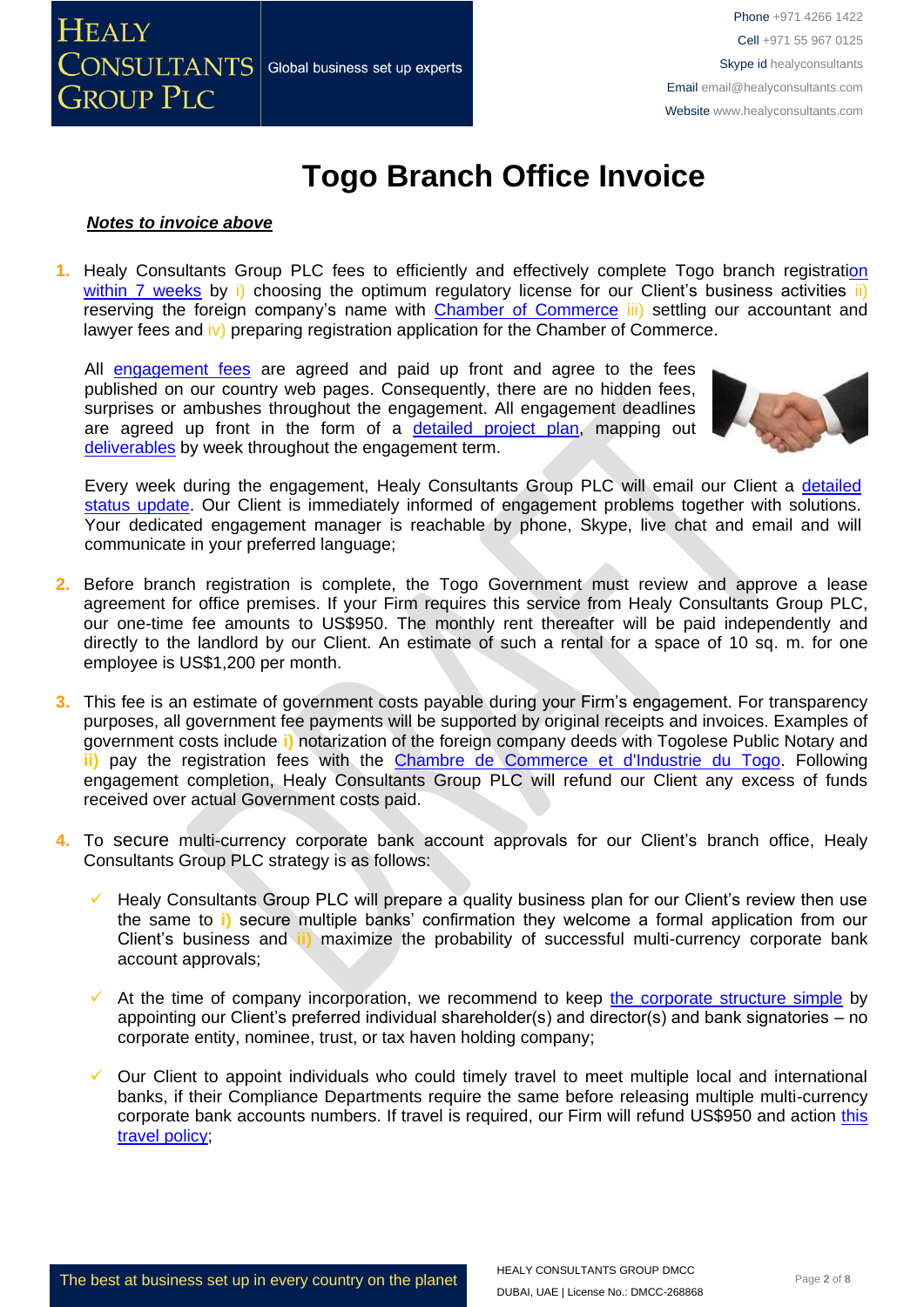# **HEALY CONSULTANTS** Global business set up experts **GROUP PLC**

# **Togo Branch Office Invoice**

- Before, during and after bank meetings, the bank's In-house Legal and Compliance Department may revert multiple times for additional documentation and information from each **i)** bank signatory / director / UBOs of the companies as well as **ii)** our Client's business and transactions;
- ✓ If some banks decline to board our Client's business, Healy Consultants Group PLC will immediately inform our Client and action backup banking solutions;
- ✓ All going well in an average of 2 months following application submission, Healy Consultants Group PLC secures multiple multi-currency corporate bank account numbers for our Client's company;
- Thereafter, Healy Consultants Group PLC or the banks will courier mails and e-banking tokens to the bank signatory, who is expected to activate the internet bank account, if needed with Healy Consultants Group PLC's assistance;
- ✓ Affter corporate bank account numbers are secured and if required, Healy Consultants Group PLC to assist our Client to appoint more new shareholders and directors. However, the banks will usually only approve them as bank signatory after a face to face meeting and review and approval of a bank signatory application;

For each bank, our Firm will prepare a quality tailored business plan; to optimize the probability of corporate bank account approval. Each corporate bank account opening fee is [US\\$4,950.](https://www.healyconsultants.com/global-corporate-banking-for-resident-company/) It is a timeconsuming task; Healy Consultants Group PLC will shelter our Client from the administrative challenges. As you can appreciate, it is a difficult task to obtain bank account approval through newly formed companies when shareholders, directors and bank signatories reside overseas.

Depending on the nationality of the UBO, shareholders, bank signatories, and directors and the nature and value of the business assets and transactions, it is wise to expect that **i)** corporate bank account approvals will take an average of three months from the date of company registration and receipt of all KYC documentation and **ii)** multiple banks will request the directors and bank signatories to travel for a one hour interview with the bank officer, before bank account opening. Refer to the notes below for more detailed important information about each corporate bank account opening procedures and requirements.

While Healy Consultants Group PLC will be glad to assist our Client to open multiple corporate bank accounts, it is challenging and time consuming to open corporate bank accounts for businesses when their shareholders, directors and bank signatories do not live in the country where the bank account is being applied for. Consequently, it will take us an average of [twelve weeks](http://www.healyconsultants.com/international-banking/bitcoin-business-bank-account/) to open each corporate bank account, counting from receipt of all required KYC documentation. Healy Consultants Group PLC will prepare a business plan for the bank to optimize the probability of corporate bank account approval.

During the corporate bank account opening process, it is common for each bank's in-house Legal and Compliance Department to request additional [due diligence](http://www.healyconsultants.com/due-diligence/) documents from potential customers including but not limited to **i)** regulatory licenses **ii)** proof of business globally and in home country including evidence of contracts, invoices and agreements with local Clients and **iii)** additional KYC information on our Client's business and place of residency, including nature and volume of transactions. We assume our Client provides most of this information within one week.

Because global interest rates are low, international banks make little profit from current accounts. Consequently, international banks appetite for new multi-currency corporate bank account opening applications is low. Therefore, global banks are more likely to reject new multi-currency corporate bank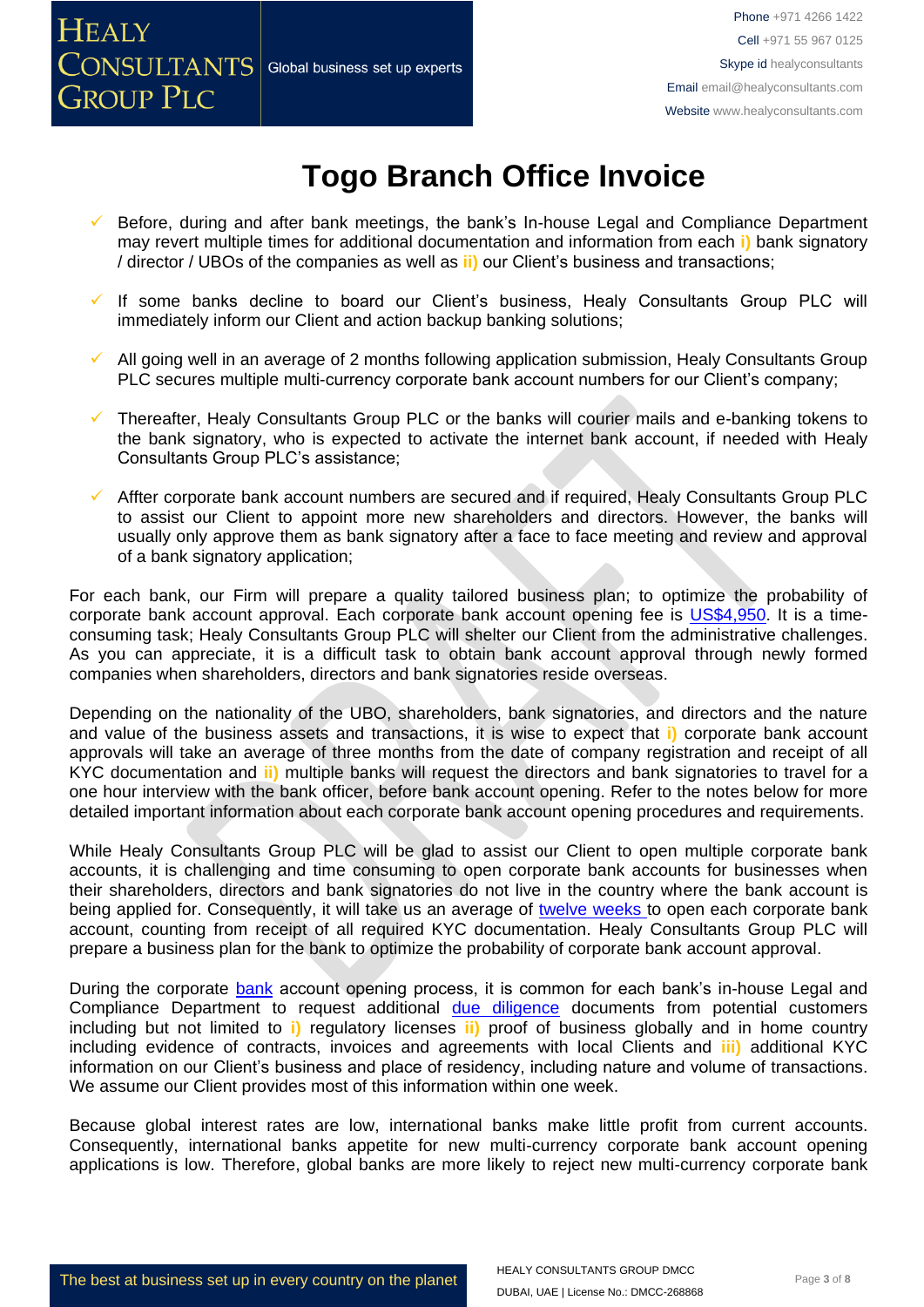# **HEALY**  $\overline{\text{CONSULTANTS}}\vert$  Global business set up experts **GROUP PLC**

Phone +971 4266 1422 Cell +971 55 967 0125 Skype id healyconsultants Email [email@healyconsultants.com](mailto:EMAIL@HEALYCONSULTANTS.COM) Website [www.healyconsultants.com](http://www.healyconsultants.com/)

## **Togo Branch Office Invoice**

account opening applications. Because of the above, customer demand for new corporate bank accounts is very high. As a result, international banks choose vanilla customers that tick all the boxes of a low risk Client. For example, most banks will only welcome multi-currency corporate bank account opening applications from a company registered in the same country, with local staff and office premises.

When dealing with international banks, the front office bank officer (Relationship Manager) is willing to help Healy Consultants Group PLC and our multi-national Clients. The realistic role of this bank officer is to collect information and ensure an accurate and complete multi-currency corporate bank account opening application is submitted to the bank in-house Legal and Compliance Department.

Unfortunately, the bank in-house Legal and Compliance Department has ultimate power of approval over new multi-currency corporate bank account applications. This Department is extremely risk adverse and often lacks commercial reality. Furthermore, the in-house Legal and Compliance Department does not speak to customers nor to Healy Consultants Group PLC. All communications must go through the front office bank officer. Consequently, quality Clients do not get a chance to communicate directly with the bank decision makers – a chance to properly explain their business and the risks the bank perceives.

Global banks enjoy ultimate power of approval of corporate bank account applications. Consequently, guaranteed success is outside of Healy Consultants Group PLC control. What is inside our control is the preparation and submission of a high quality bank application that maximizes the likelihood of approval.

Global banks [continue to tighten](https://www.healyconsultants.com/international-banking/opening-corporate-bank-accounts/) corporate bank account opening procedures, their internal compliance departments completing more thorough due diligence of Clients. Consequently, our Client should expect the bank account approval period at least 2 months and on average 3 months.

During the engagement, banks will revert to Healy Consultants Group PLC and our Client to request additional KYC information, including **i)** details of existing business setup; **ii)** reason for opening bank accounts in the specific jurisdiction; **iii)** list of suppliers and Clients in the jurisdiction; i**v)** lease agreement; and **v)** proof of net worth from the shareholders and evidence the same are complying with their local taxation reporting obligations. As always, Healy Consultants Group PLC will liaise with the bank to secure exemption from these requirements.

All banking charges, certification and translation and other third-party fees incurred during the corporate bank account opening process are to be borne by our Client, never by the nominees. These additional fees are to be payable in advance of any disbursement.

Healy Consultants Group PLC will supply the banks with the proof of addresses and other due diligence supplied by our Client. Hopefully they will accept the same and do not revert requesting additional documents; From our side we will relentlessly negotiate for banks waivers. Healy Consultants Group PLC expects the bank's risk department to request additional [due diligence](http://www.healyconsultants.com/due-diligence/) from our Client's business and from the bank signatory, directors, shareholders and UBOs. We assume our Client will timely supply this information and supporting documents or there will be engagement delays.







Inter Africaine de **Banque**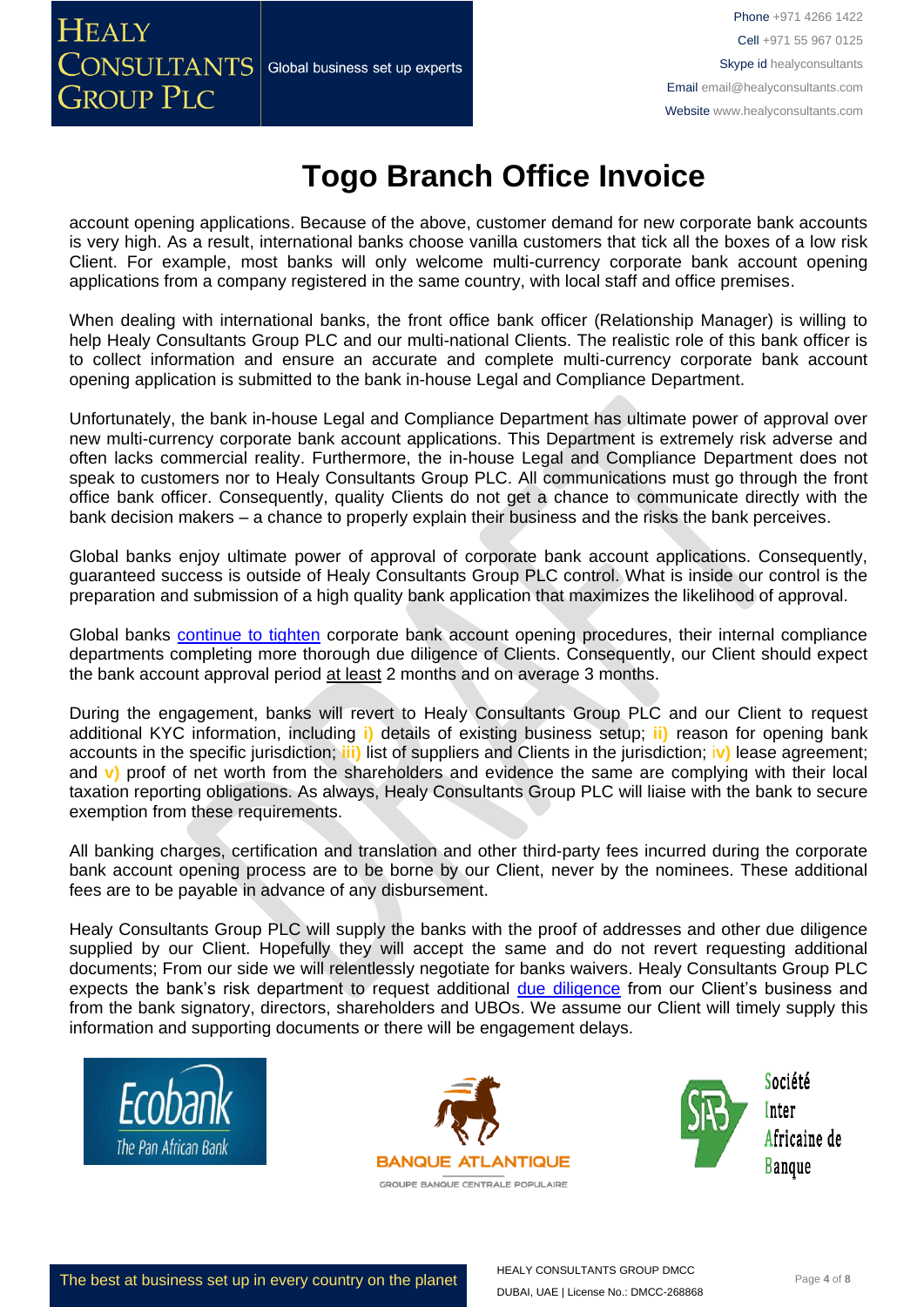**HEALY CONSULTANTS** Global business set up experts **GROUP PLC** 

# **Togo Branch Office Invoice**

- **5.** In accordance with Togo Tax Law [Directive n°02/ 98/CM/UEMOA du 22 décembre 1998,](http://www.droit-afrique.com/images/textes/Afrique_Ouest/UEMOA%20-%20Directive%20TVA.pdf) each entity must register for corporate tax and VAT at the Togo [Ministry of Finance;](http://www.republicoftogo.com/Toutes-les-rubriques/Finances)
- **6.** These Healy Consultants Group PLC project management fees relate to time and resources dedicated to:
	- **a.** thoroughly researching and planning Togo business setup for our Client;
	- **b.** devising strategies to **i)** minimize the total engagement period **ii)** complete the engagement without our Client travelling and **iii)** ascertain the need for a specific regulatory license;
	- **c.** Negotiating with the Togo Government **i)** low level of share capital requirements and **ii)** avoiding the need for a Togo nominee shareholder and/or director;
	- **d.** agreeing the optimum corporate structure with our Client;
	- **e.** submitting a high-quality company license application to the Togo Government;
	- **f.** choosing the optimum regulatory license for our Client's business activities;
	- **g.** injecting the paid up share capital on our Client's behalf;
	- **h.** collating and supervising the legalisation and attestation and translation of Client documents;
	- **i.** weekly detailed engagement [status updates](http://www.healyconsultants.com/index-important-links/weekly-engagement-status-email/) to our Client and weekly Friday conference calls:
	- **j.** payment of retainer fees to multiple local lawyers and accountants;
	- **k.** ensuring our Client complies with local regulations and legally owns and controls the new entity;
	- **l.** ascertaining the specific accounting, tax, legal and compliance considerations;
	- **m.** finding solutions to [challenges that occur](http://www.healyconsultants.com/engagement-project-management/) throughout the engagement;
	- **n.** determining the local and international tax obligations of the new entity, including corporate income tax, payroll taxes, withholding tax and sales taxes
- **7.** For an active trading branch, these accounting and tax fees are an estimate of Healy Consultants fees to efficiently and effectively discharge annual accounting and tax obligations. Following receipt of a set of draft accounting numbers from your branch, Healy Consultants will more accurately advise accounting and tax fees. For a dormant branch, Healy Consultants fees are only US\$950.



- 8. All fees quoted in this invoice correspond to fees quoted [on Healy Consultants Group PLC's](http://www.healyconsultants.com/company-registration-fees/) website. Please review this invoice carefully to identify errors. During the rush of the business day, it is possible that Healy Consultants Group PLC inadvertently made fee calculation errors, typing errors or omitted services or omitted historic fee payments from Clients. In the unfortunate event you identify invoice errors, please revert to me directly re the same. I apologize in advance if I or my staff made invoice errors.
- **9.** The fees quoted in this invoice are a prediction of the fees required to efficiently and effectively complete this engagement in a timely manner. If during the engagement Healy Consultants Group PLC realizes that the project is more complex than anticipated, requiring a large additional investment of time, my Firm will revert to request additional fees. If Healy Consultants Group PLC completes the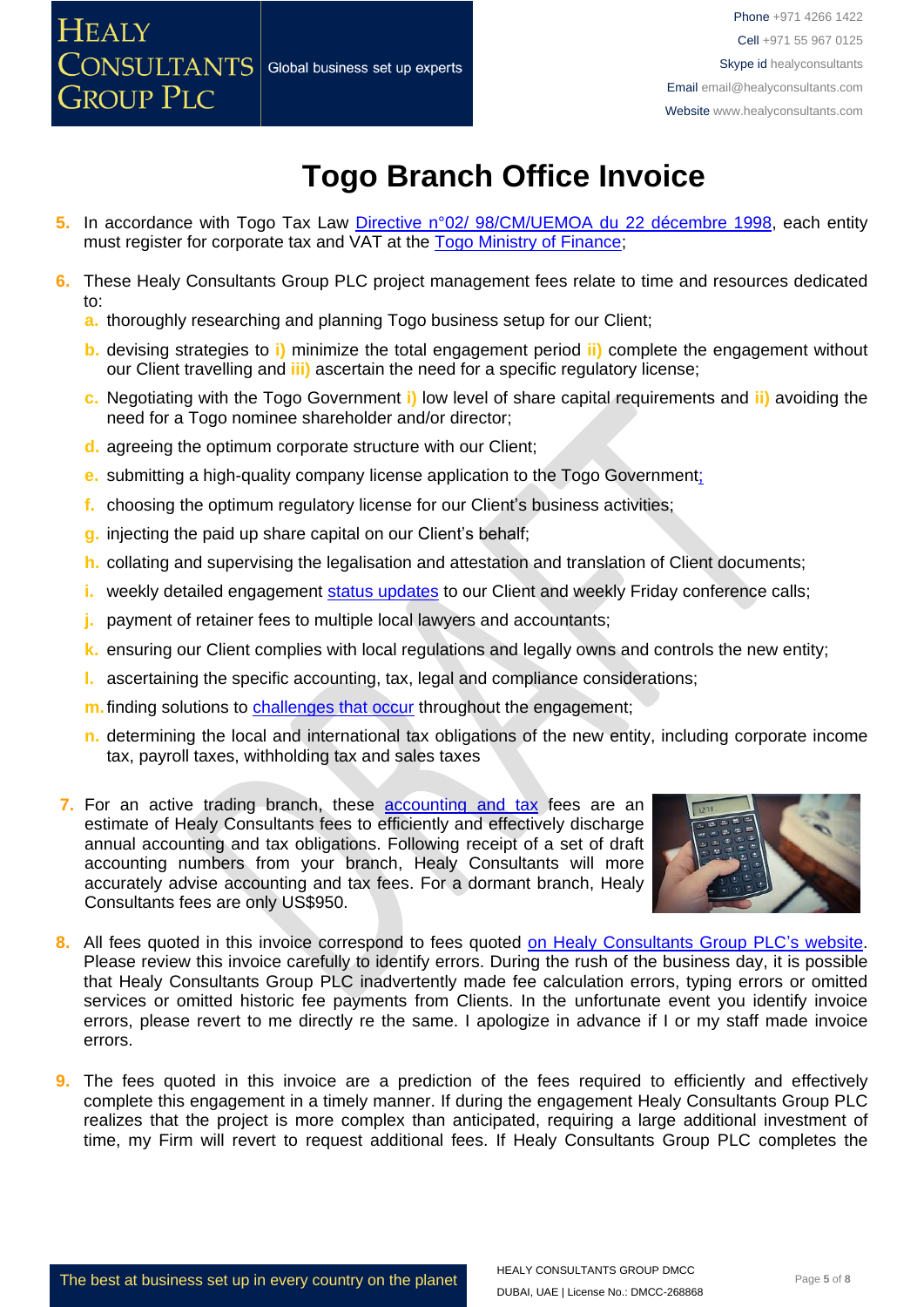**HEALY**  $\sqrt{\text{CNNULTANTS}}$  Global business set up experts **GROUP PLC** 

# **Togo Branch Office Invoice**

engagement faster and more easily than expected, Healy Consultants Group PLC is happy to refund some fees to our Client.

- **10.** In accordance with the Togo Commercial Code, branches and representative offices of foreign companies must have at least one individual country representative ordinarily resident in Togo. Our one-time fee to assist our Client's foreign director to secure a Togolese residency certificate amounts to US\$2,950. Alternatively, if required, Healy Consultants Group PLC will be pleased to provide your Firm with a professional nominee representative in Togo. Our fee amounts to US\$6,600 per annum.
- **11.** The branch suffers corporate income tax at the standard rate. We recommend for the parent company's paid up share capital to be at least US\$20,000. A branch can i) lease office premises and ii) issue sales invoice to Clients and iii) sign local legal contracts. A branch can import and export goods.
- 12. Engage Healy Consultants Group PLC to **project manage** business set up in every country on the planet. We are the best in the [world](http://www.healyconsultants.com/best-in-the-world/) at what we do, timely completing [the A to Z](http://www.healyconsultants.com/a-to-z-of-business-set-up/) of every country engagement;
- 13.If our Client and Healy Consultants Group PLC properly plan this engagement, our Clients will *not* have to travel during this engagement. Healy Consultants Group PLC will efficiently complete branch registration and corporate bank account opening in a timely manner without our Client presence. Instead, our Client will need to **i)** sign and get documents legalized in the embassy in their country of origin and **ii)** courier the originals to Healy Consultants Group PLC office.



- **14.** Depending on our Client's business and nationality, the Togo Government may require a special regulatory license to carry on your business in the country. Healy Consultants Group PLC will assist our Client secure license approval; there may be additional engagement fees. However, the Government enjoys ultimate power of approval of branch registration and business licenses.
- **15.** If required, Healy Consultants Group PLC will be pleased to assist your Firm to secure employee visa approvals. Our fee is US\$3,950 for the first employee, US\$2,950 for the second employee, US\$1,950 per employee thereafter. Our employee visa fees includes preparation of a quality visa application and submitting to the correct Government immigration officers. The Government enjoys ultimate power of approval of visa applications. Consequently, guaranteed success is outside of Healy Consultants Group PLC' control. What is inside our control is the preparation and submission of a high quality visa application that maximizes the likelihood of visa approval.
- **16.** Monthly, quarterly and mid-year Government tax obligations include monthly and quarterly payroll reporting, VAT and corporate income tax return filing. If you need our help, Healy Consultants Group PLC can complete monthly Government reporting for a monthly fee of US\$860. Healy Consultants Group PLC monthly support will include i) receive in dropbox the monthly invoices from our client ii) label monthly bank statement transactions  $\overline{iii}$  preparation and submission of VAT returns and  $\overline{iv}$ ) submission of monthly employee payroll reporting.
- **17.** It is important our Clients are aware of their personal and corporate tax obligations in their country of residence and domicile. Let us know if you need Healy Consultants Group PLC help to clarify your local and international annual tax reporting obligations.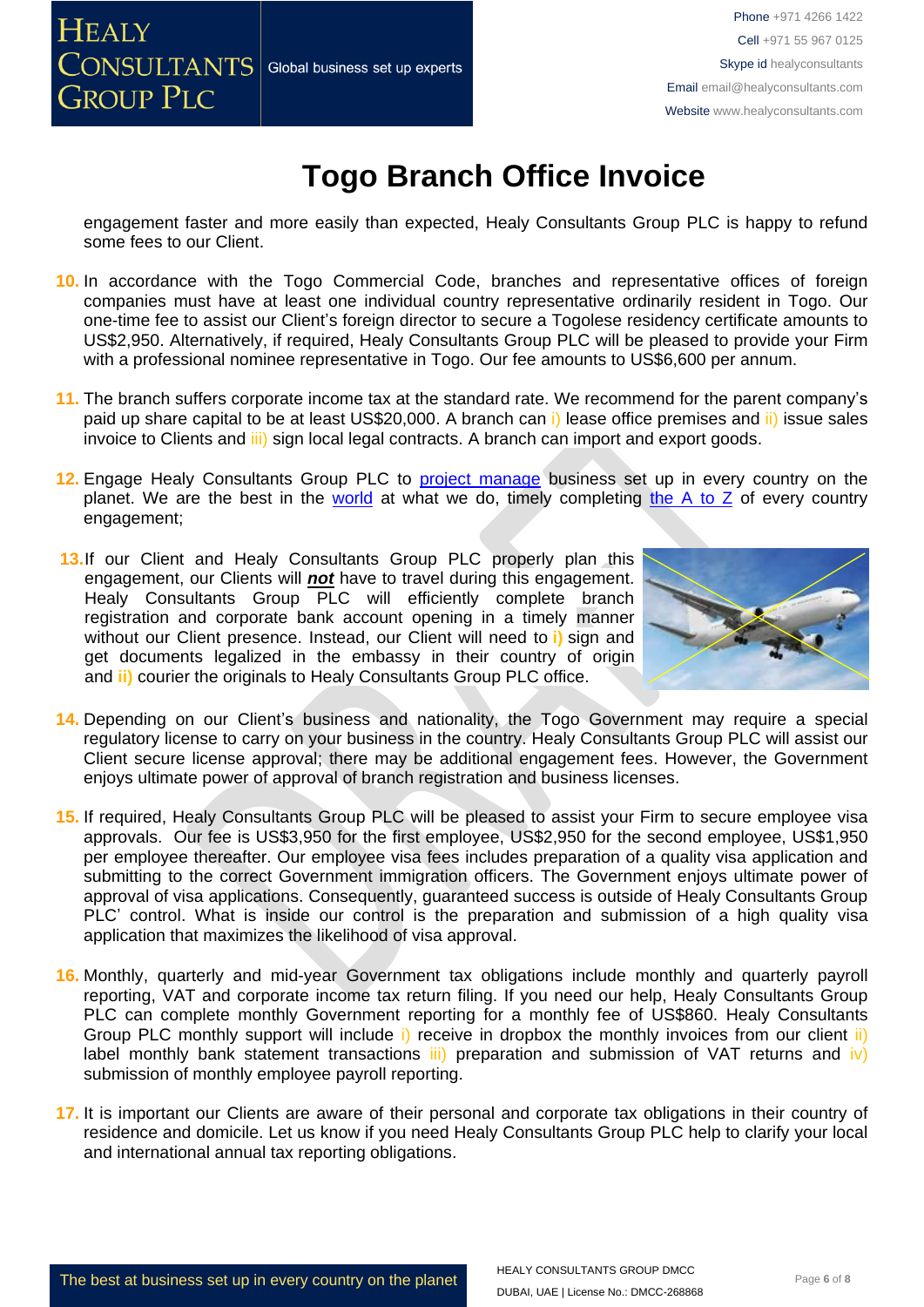**HEALY CONSULTANTS** Global business set up experts **GROUP PLC** 

Phone +971 4266 1422 Cell +971 55 967 0125 Skype id healyconsultants Email [email@healyconsultants.com](mailto:EMAIL@HEALYCONSULTANTS.COM) Website [www.healyconsultants.com](http://www.healyconsultants.com/)

# **Togo Branch Office Invoice**

**18.** During the engagement, shareholders and directors' documents may need to be translated into French language; before the Government and Bank approves branch registration and corporate bank account opening respectively. Consequently, our Client should budget for possible additional translation and embassy attestation fees. Either our Client or Healy Consultants Group PLC can complete this administrative task.

As always, Healy Consultants Group PLC will negotiate with all third parties to eliminate or reduce additional engagement costs. For transparency purposes, all third-party fee payments will be supported by original receipts and invoices. Examples of possible third-party payments include **i)** embassy fees **ii)** notary public costs **iii)** official translator fees.

- **19.** Some of our Clients require an [immediate Togo](http://www.healyconsultants.com/turnkey-solutions/) solution. With this strategy, within a day Healy C Consultants Group PLC can supply our Client **i)** an existing dormant Togo company number and **ii)** an already approved Togo corporate bank account number and **iii)** a business address. Turnkey solutions are attractive to those entrepreneurs who wish to immediately close a country deal, sign a contract or invoice a customer.
- 20. As stipulated on our **business website** and in section 3 of our engagement letter, Healy Consultants Group PLC will only commence the engagement following **i)** settlement of our fees and **ii)** completion and signing of our legal engagement letter.
- 21. Healy Consultants Group PLC will only incorporate your company after 75% of due diligence [documentation](http://www.healyconsultants.com/due-diligence/) is received by email. Healy Consultants Group PLC will only open a corporate bank account after 100% of the Client's original due diligence documentation is received by courier.
- 22. During the annual renewal engagement with our Client, our in-house Legal and Compliance [Department](http://www.healyconsultants.com/about-us/key-personnel/cai-xin-profile/) reviews the quality and completeness of our Client file. Consequently, Healy Consultants Group PLC may revert to our Client to ask for more up to date [due diligence documentation.](http://www.healyconsultants.com/due-diligence/)
- **23.** To assist our Clients to minimize foreign exchange costs, we offer the payment in SG\$, Euro, Pounds or US\$. Kindly let me know in which currency your Firm prefers to settle our fees and I will send an updated invoice, thank you.
- 24. Some of our Clients engage Healy Consultants Group PLC to recruit [local employees.](http://www.healyconsultants.com/corporate-outsourcing-services/how-we-help-our-clients-recruit-quality-employees/) We have a lot of experience in this area and we are quite skilled at securing quality candidates for our Clients.